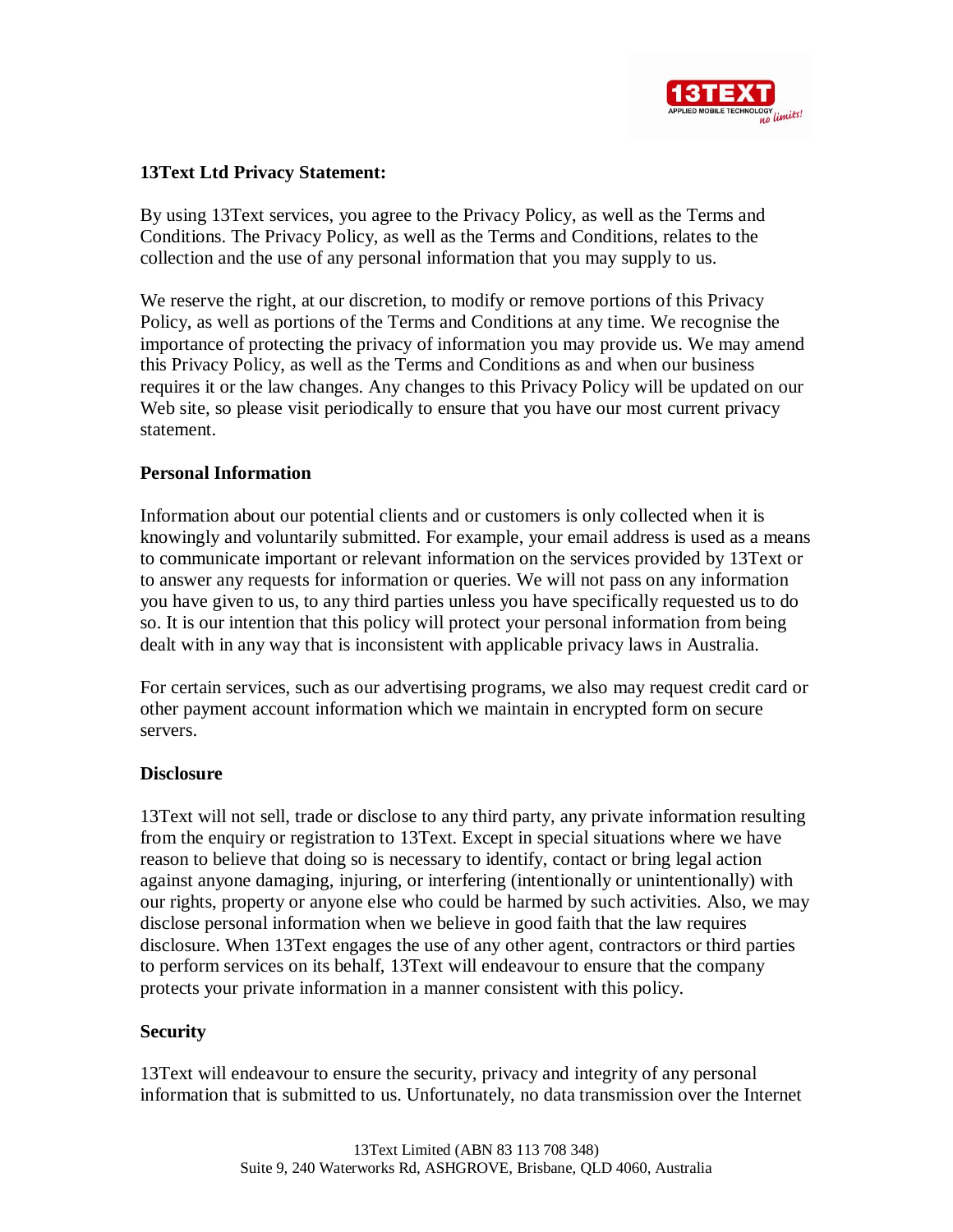

can be guaranteed to be totally secure. However, 13Text will endeavour to take all reasonable steps possible to protect any personal information that you may transmit to us. 13Text will not be held responsible for events arising from unauthorised access to your personal information.

## **Access to Information**

13Text will endeavour to take all reasonable steps to keep secure any information that you send us, and to keep this information accurate and up to date. If, at any time, you discover information being held about you is incorrect, you may contact us to have that information corrected. In addition, all employees, contractors or third parties who provide any type of service related to the information held by 13Text, are obliged to respect the confidentiality of the information held by us.

## **User Communications**

When you send email or other communication to us, we may retain those communications in order to process your inquiries, respond to your requests and improve our services.

#### **Links to other Web Sites**

Any links that 13Text provides to other Web sites, outside of our Web site (including any third party Web sites) are not under our control, and we cannot accept responsibility for the conduct of the companies linked to our Web sites. Before disclosing any of your personal information on those other Web sites, we advise you to examine the terms and conditions of using that Web site and it's associated privacy and policy statements.

# **Keywords**

All keywords will only be allocated by 13Text to an applicant/company when the applicant/company agrees to and accepts the 13Text Terms & Conditions. By accepting the Terms and Conditions, the applicant/company is deemed to be advising 13Text of their legal right to the use of the keyword. 13Text has the right, at its discretion, to withdraw the use of any keyword with or without notice and without any form of recourse to 13Text.

#### **Liabilities**

(a) 13Text's services are delivered over Telecommunications carrier networks, and We are therefore not able to guarantee that there will be no interruptions to service. All services are delivered as best efforts.

(b) Performance of the services are dependant on factors outside of our control, including traffic on and technical difficulties with the internet, telephone networks, SMS and email systems where they apply to your service. In no event will either party be liable to the